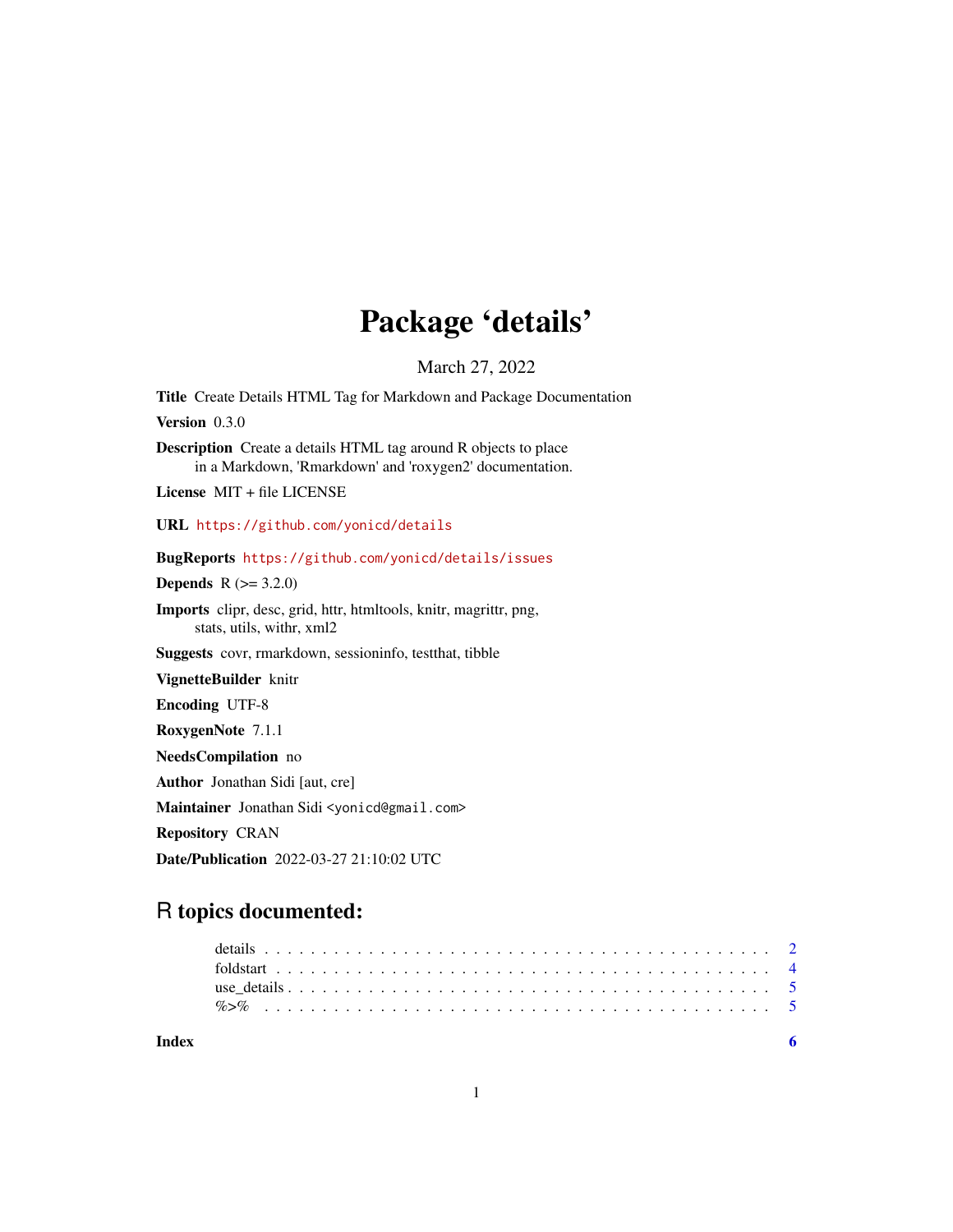#### <span id="page-1-1"></span><span id="page-1-0"></span>Description

Create HTML DOM Details block for Markdown documents with summary as optional.

#### Usage

```
details(
  object,
  ...,
  summary = NULL,
  tooltip = "Click to Expand",
  open = FALSE,
  lang = "r",output = c("console", "clipr", "edit", "character", "html"),
  imgur = TRUE,
  comment = NA
\mathcal{L}
```
#### Arguments

| object   | object, object to put in details block                                                                                                      |
|----------|---------------------------------------------------------------------------------------------------------------------------------------------|
| $\ddots$ | arguments to pass to print method of the object                                                                                             |
| summary  | character, text to put in summary block, Default: NULL                                                                                      |
| tooltip  | character, text for tooltip on the summary, Default: 'Click to Expand'                                                                      |
| open     | logical, is the details open (TRUE) or closed (FALSE), Default: FALSE                                                                       |
| lang     | character, language of block (for markdown highlighting) Default: 'r'                                                                       |
| output   | character, where to output the file console (Default), clipboard or R file editor,<br>Default: c('console','clipr','file.edit','character') |
| imgur    | logical, upload device outputs to imgur, Default: TRUE                                                                                      |
| comment  | character, the prefix to be put before source code output, Default: NA                                                                      |

#### Details

To remove summary or tooltip set them to NULL. If the object is a file path, it will automatically it's lines will be read in internally.

If lang is 'none' then the output will not be wrapped in a code block and will display the raw output (useful for HTML)

When using details in knitr/rmarkdown documents there is no need to set the results to 'asis', there are already predefined print methods for these environments.

. . . is passed to objects that do not invoke an image device.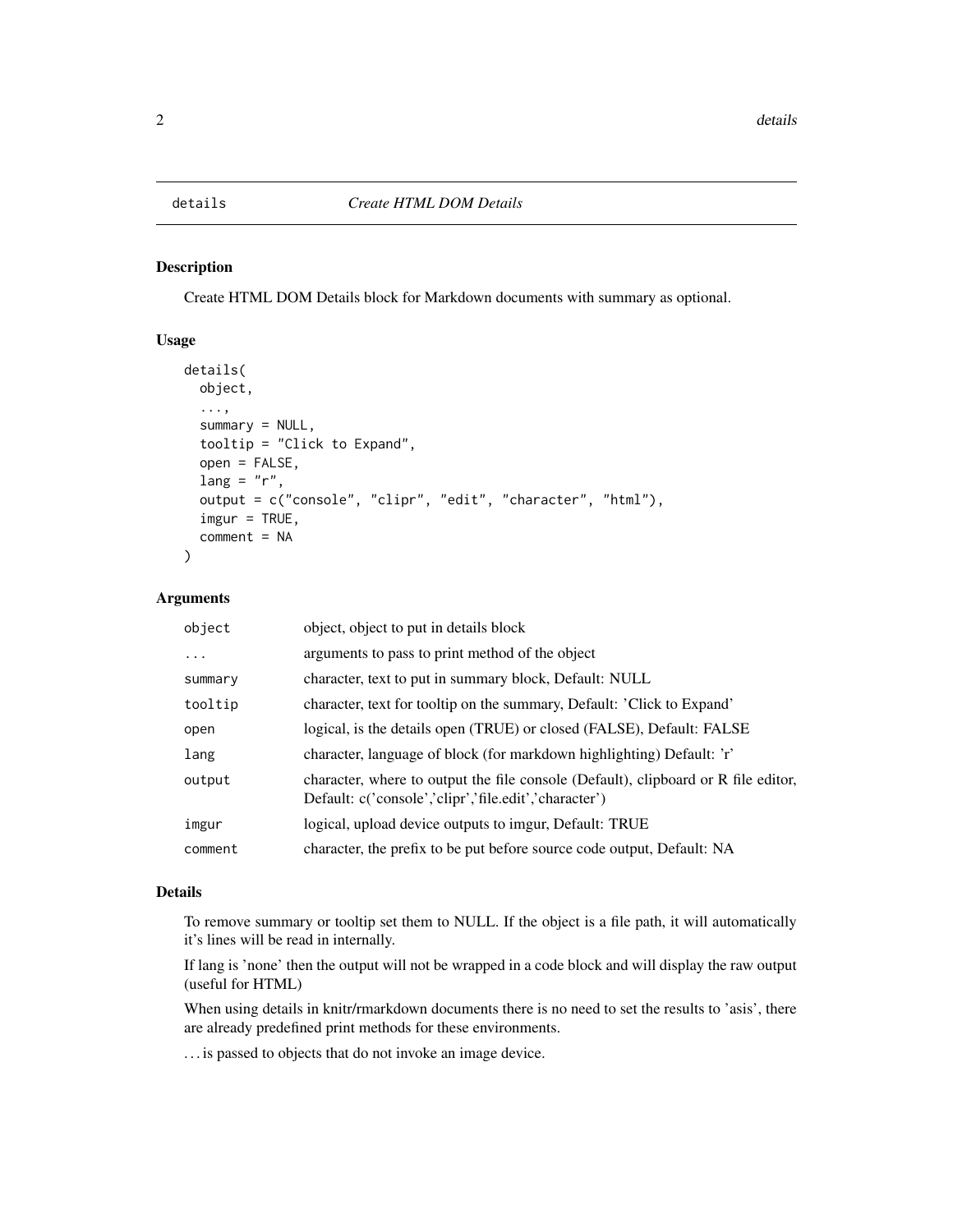<span id="page-2-0"></span>details 3

#### Value

character

#### See Also

[use\\_details](#page-4-1)

### Examples

```
#basic
details::details('test')
#sessionInfo
details::details(sessionInfo(), summary = 'sessionInfo')
#data.frame
details::details(head(mtcars))
#plots
details(
  plot(x = mtcars$mpg, y = mtcars$wt),summary = 'Plots')
#output options
#character
details::details('test', output = 'character')
#clipboard
if(clipr::clipr_available()){
details::details('test', output = 'clipr')
clipr::read_clip()
}
#file.edit
details::details('test', output = 'edit')
```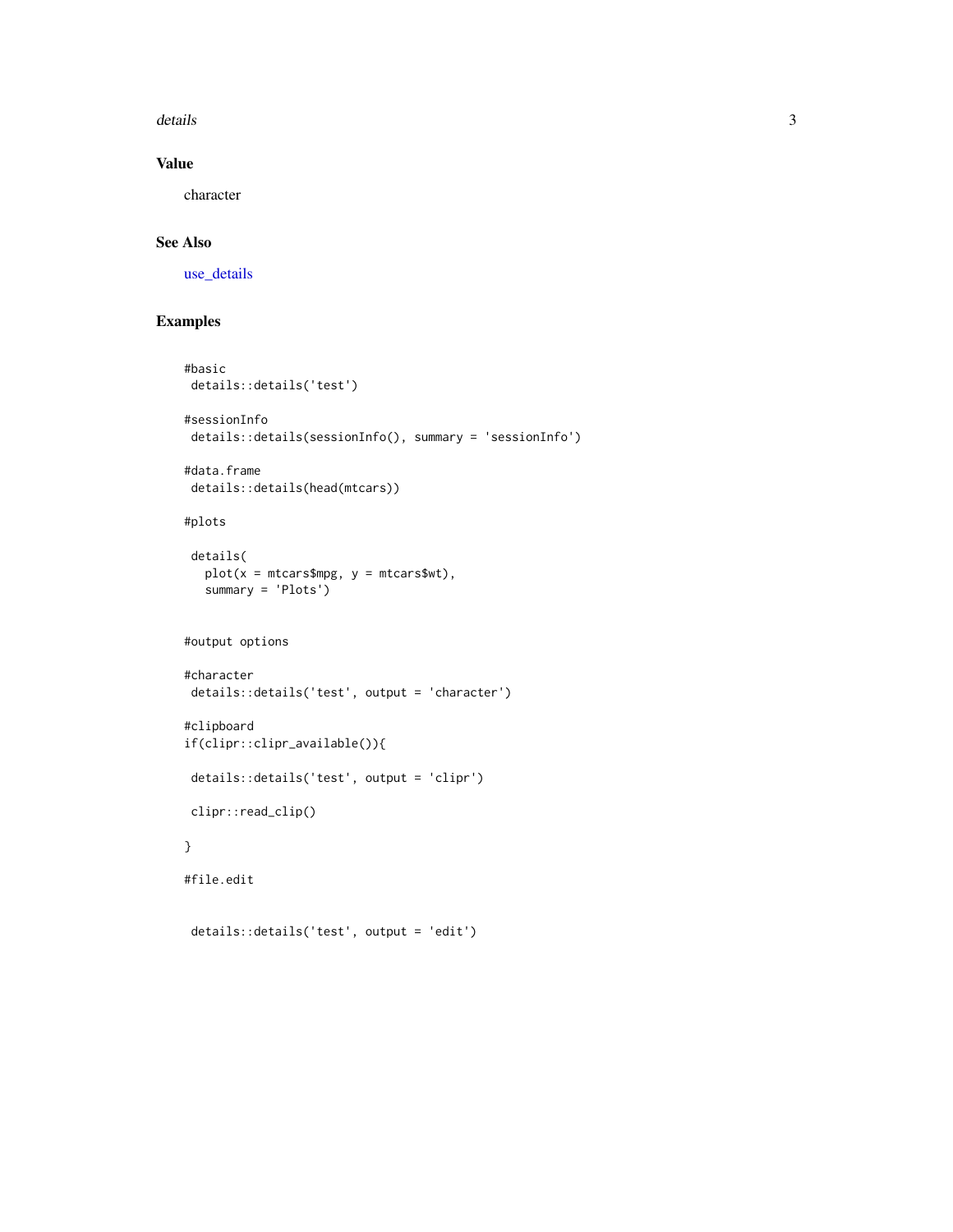<span id="page-3-0"></span>

#### Description

Insert more information to function documentation without overwhelming the user by using foldstart and foldend macros.

#### Usage

```
foldstart(title = NULL)
```
foldend()

#### Arguments

title Title of the folded section, Default: NULL

#### Details

To enable this feature add to the DESCRIPTION file before rendering the roxygen2:

#### Roxygen: list(markdown = TRUE)

#### Value

character

#### Examples

```
# With title
```
- "#' \foldstart{This is an example}
- #' DOCUMENTATION
- #' \foldend"

#### # With no title

- "#' \foldstart{}
- #' DOCUMENTATION
- #' \foldend"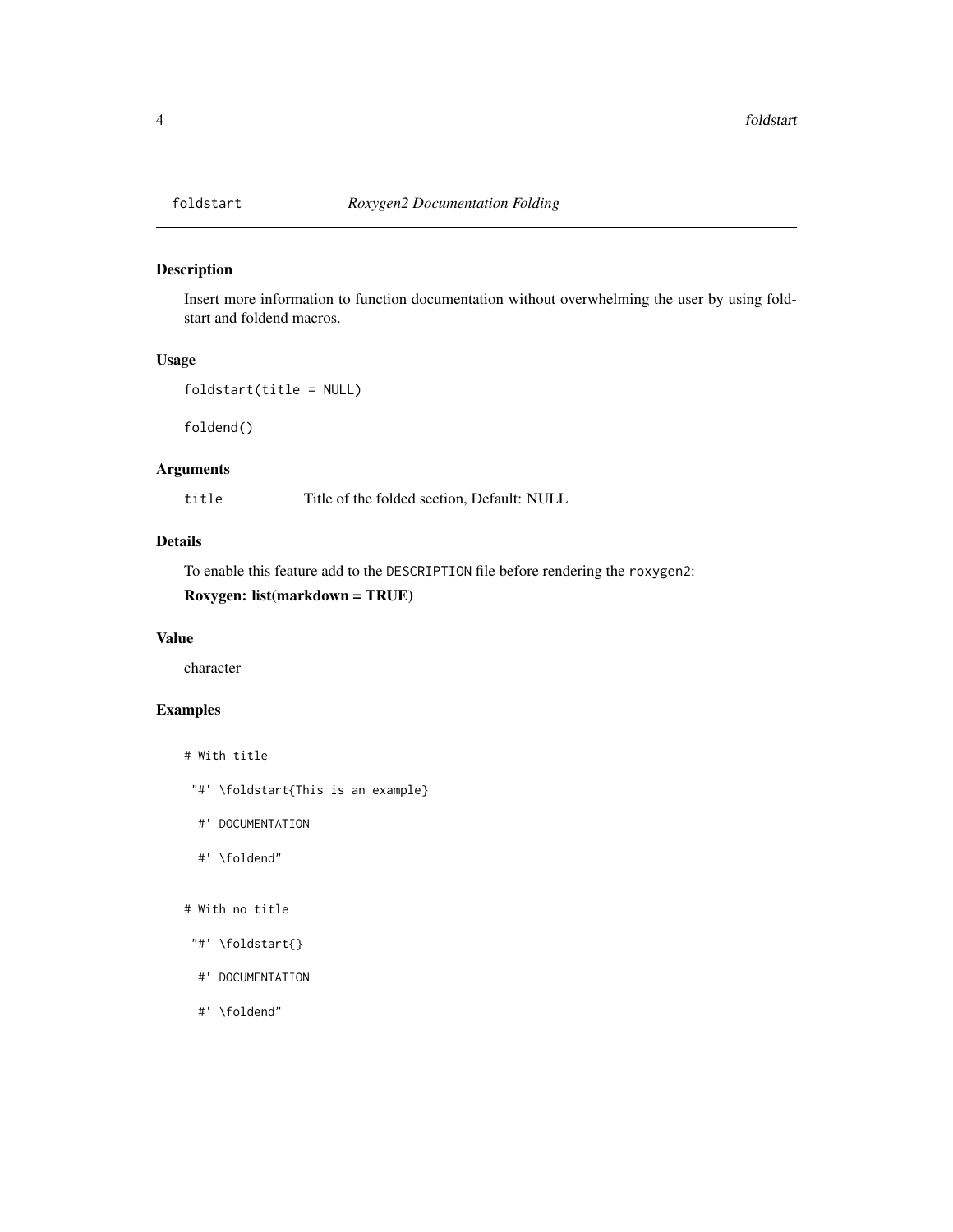<span id="page-4-1"></span><span id="page-4-0"></span>

#### Description

Call this to import the details Rd macro into your package.

• The RdMacros field of the DESCRIPTION file is updated so you can use the \\foldstart{} and \\foldend{} macro in your documentation.

See the [Package Documentation](https://yonicd.github.io/details/articles/documentation.html) vignette of the details package.

#### Usage

use\_details(desc\_path = "./DESCRIPTION")

#### Arguments

desc\_path character, path to description file to check/edit, Default = './DESCRIPTION'

#### Details

This will append three elements to the DESCRIPTION file

- Suggests: details
- RdMacros: details
- Roxygen: list(markdown = TRUE)

#### See Also

[details](#page-1-1)

%>% *re-export magrittr pipe operators*

#### Description

re-export magrittr pipe operators